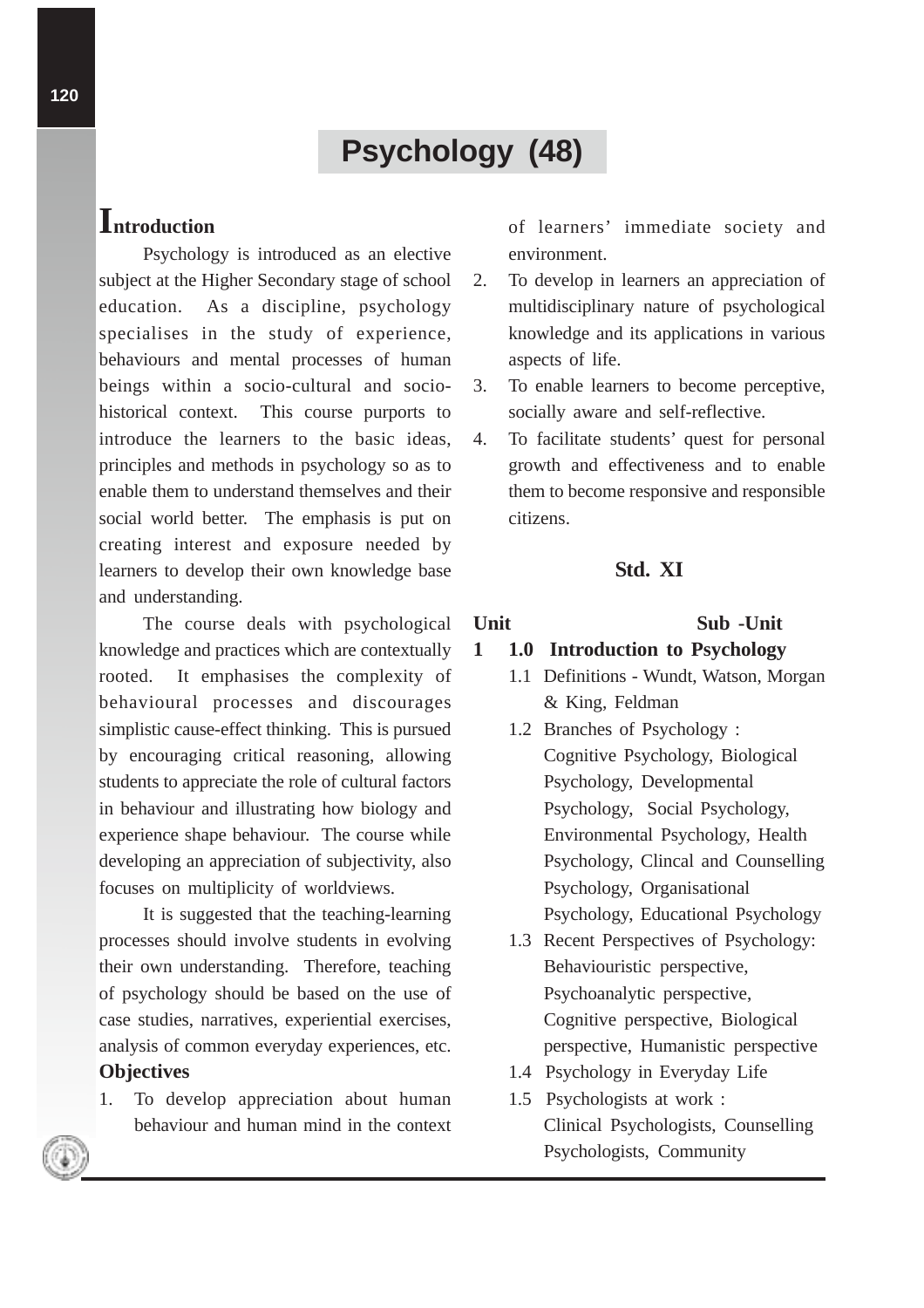Psychologists, School Psychologists, Organisational psychologists.

- **2 2.0 Methods of Psychological Enquiry**
	- 2.1 Objectives of Psychological enquiry: Description, Prediction, explanation, control and Application
	- 2.2 Important Methods of data collection: Observational method, experimental method, correlational method, Survey method, Psychological testing, case study and project method.

# **3 3.0 Foundations of Human Behaviour**

- 3.1 Heredity : Genes and Chromosomes
- 3.2 Central Nervous System : Brain and Spinal chord
- 3.3 Endocrine System : Pituitary gland, thyroid gland, adrenal gland, gonads.
- 3.4 Socio cultural Factors : Family, Community, faith, gender, caste and disability
- 3.5 Socialization : Acculturation and Enculturation

# **4 4.0 Human Development**

- 4.1 Meaning of Development : Life-span perspective on development, Growth, Development, Maturation and Evolution
- 4.2 Principles of Development
- 4.3 Factors Influencing Development : Heredity and environment
- 4.4 Stages of Development : Prenatal stage, infancy, childhood, adolescence, adulthood and oldage
- 4.5 Context of Development : Microsystem, mesosystem, exosystem, macrosystem Chronosystem

# **5 5.0 Attention and Perception**

- 5.1 Distinction between attention and perception
- 5.2 Attentional Processes : Selective attention, divided attention, span of attention, attention deficit hyperactivity disorder
- 5.3 Principles of perceptual organization : Principle of proximity, principle of similarity, principle of continuity, principle of smallness, principle of symmetry, principle of surroundedness, principle of closure.
- 5.4 Illusions : Geometric illusions and apparent movement illusions
- 5.5 Socio-cultural influences on perception : differential familiarity, salience of stimuli, habits of perceptual inference.

# **6 6.0 Learning**

- 6.1 Nature of learning : Definition and features of learning
- 6.2 Classical and Operant Conditioning: Pavlov's experiment on classical conditioning, Skinner's experiment on operant conditioning
- 6.3 Observational Learning : Imitation, social learning and modelling
- 6.4 Learning Styles : Relational style and analytical style
- 6.5 Learning Disabilities : Symptoms of learning disabilities.

# **7 7.0 Human Memory**

- 7.1 Nature of Memory : Definitiion, stages of memory
- 7.2 Memory Systems : Sensory, Shortterm memory and long-term memory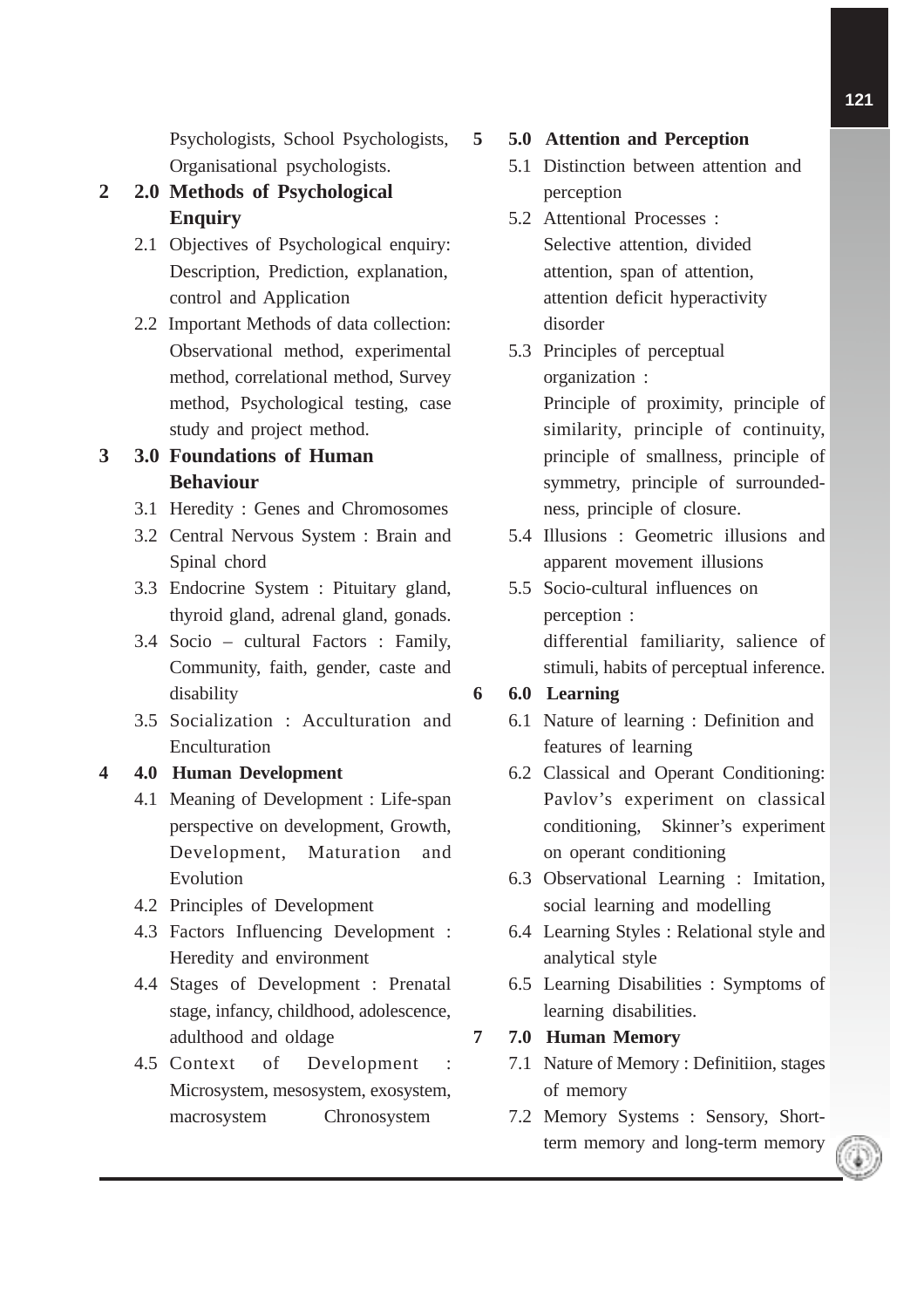- **122**
- 7.3 Measurement of Memory : Recall, recognitiion, re-learning and reconstruction
- 7.4 Nature and Causes of Forgetting : Ebbinghaus's curve of forgetting, trace decay, interference, retrieval failure
- 7.5 Improving Memory : Keyword method, method of loci, chunking, first letter technique, minimising interference
- 7.6 Eyewitness Memory

### **8 8.0 Motivation and Emotion**

- 8.1 Nature of motivation : Motivation cycle
- 8.2 Types of motives : Biological motives and Psychosocial motives
- 8.3 Maslow's hierarchy of needs
- 8.4 Nature of Emotion : Definition and Types of Emotions by Plutchik
- 8.5 Expression of Emotions : Culture and emotional expression, culture and emotional labelling
- 8.6 Enhancing Positive Emotions : Personality traits, positive meaning, quality connections, being engaged, faith and positive interpretations.

### **Practicals**

Practicals of Psycholigy is classified among three major aspects : Project, Experiments and Small Studies. There will be continuous evaluation of these practicals by the internal examiner who will essentially be the teacher supervising and monitoring the practical work. He will internally evaluate the student for 20 marks and submit it to the examining authority.

### **The Nature of Practicals**

### **A : Project**

The student shall be required to undertake one project which will have impetus on understanding of human behaviour. The project would involve the use of different methods of enquiry and related skills.

### **B : Experiments :**

The student shall undertake Five experiments which are identified as below:

- 1. Span of attention
- 2. Muller-tyer Illusion
- 3. Recall and Recognition
- 4. Substitution Learning
- 5. Memory Span for Digits OR

### **C : Small Studies**

The student shall undertake small studies in the form of case studies related to the topic covered in the course.

### **Std.XII**

### **Unit Sub -Unit**

**1 Intelligence**

Definitions of intelligence History of intelligence testing Distribution of intelligence quotient in population Types of intelligence tests Aptitude Emotional intelligence **2 Personality** Definitions of Personality Factors influencing personality Major approaches to the study of **Personality** 

Assessment of personality